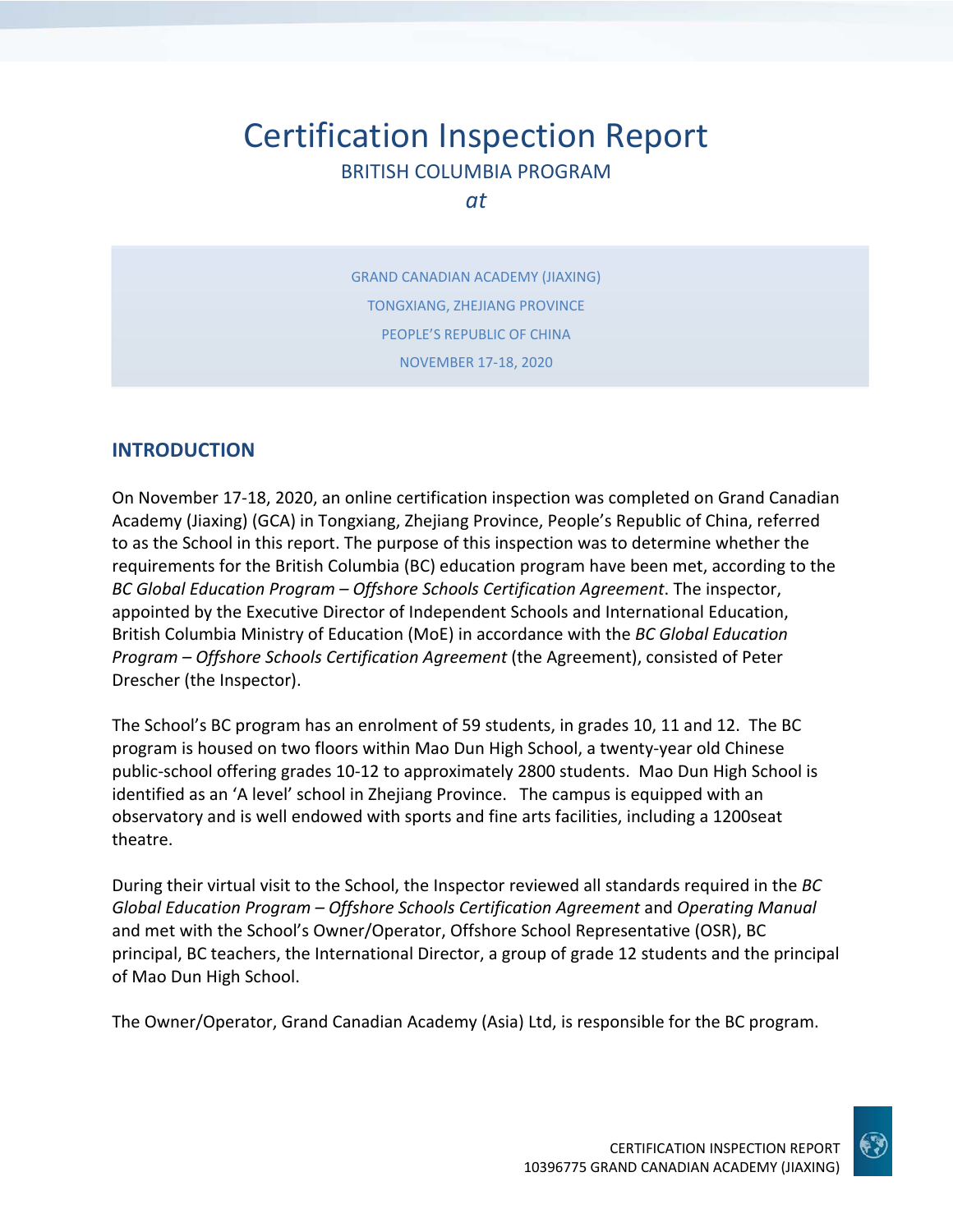They are headquartered in Hong Kong and maintain an office in Greater Vancouver. They assist the School in maintaining its website and in procuring resources.

The BC program's mission is *to offer first‐rate educational options to Chinese high school students in order to help them prepare successfully to gain acceptance to and complete a post‐ secondary education.*

The School has had its challenges finding its way back to some degree of normalcy as a result of the coronavirus pandemic. The Principal had not been at the School since January and had just arrived in late October following receipt of the appropriate visa and serving the necessary quarantine period. He had been administering the School and teaching full time virtually since the beginning of the school year. One BC‐certified teacher has been on campus since the start of the year.

The Inspector would like to thank Grand Canadian Academy (Jiaxing) for its cooperation and preparedness for this virtual inspection.

**The School has satisfactorily addressed requirements contained in the previous inspection report.**

| $\Box$ Requirement | $\Box$ Requirement | $\Box$ Requirement | $\boxtimes$ Not |
|--------------------|--------------------|--------------------|-----------------|
| Met                | Partially Met      | Not Met            | Applicable      |

Comment:

There were no requirements contained in the previous inspection report.

There were a number of suggestions contained in the previous report. Challenges surrounding provision of an educational program during the pandemic and the Principal having to administer the School from February through October made it difficult to consider or address those suggestions. As a result, some have reappeared in this year's inspection report.

#### **BUSINESS PLAN 1.0**

| The Owner/Operator has submitted a business plan to the BC Ministry of Education,<br>confirming the sustainability of the program. |               |                    |  |
|------------------------------------------------------------------------------------------------------------------------------------|---------------|--------------------|--|
| $\boxtimes$ Requirement                                                                                                            | Requirement   | $\Box$ Requirement |  |
| Met                                                                                                                                | Partially Met | Not Met            |  |
| Comment:                                                                                                                           |               |                    |  |
| The Inspector reviewed the business plan filed by the Owner/Operator. The Inspector noted                                          |               |                    |  |
| the intake of thirteen grade 10 students into the BC program for 2019/20, which is a 50%                                           |               |                    |  |
| decrease from the previous year. The steady enrolment decline from a high of 104 students                                          |               |                    |  |

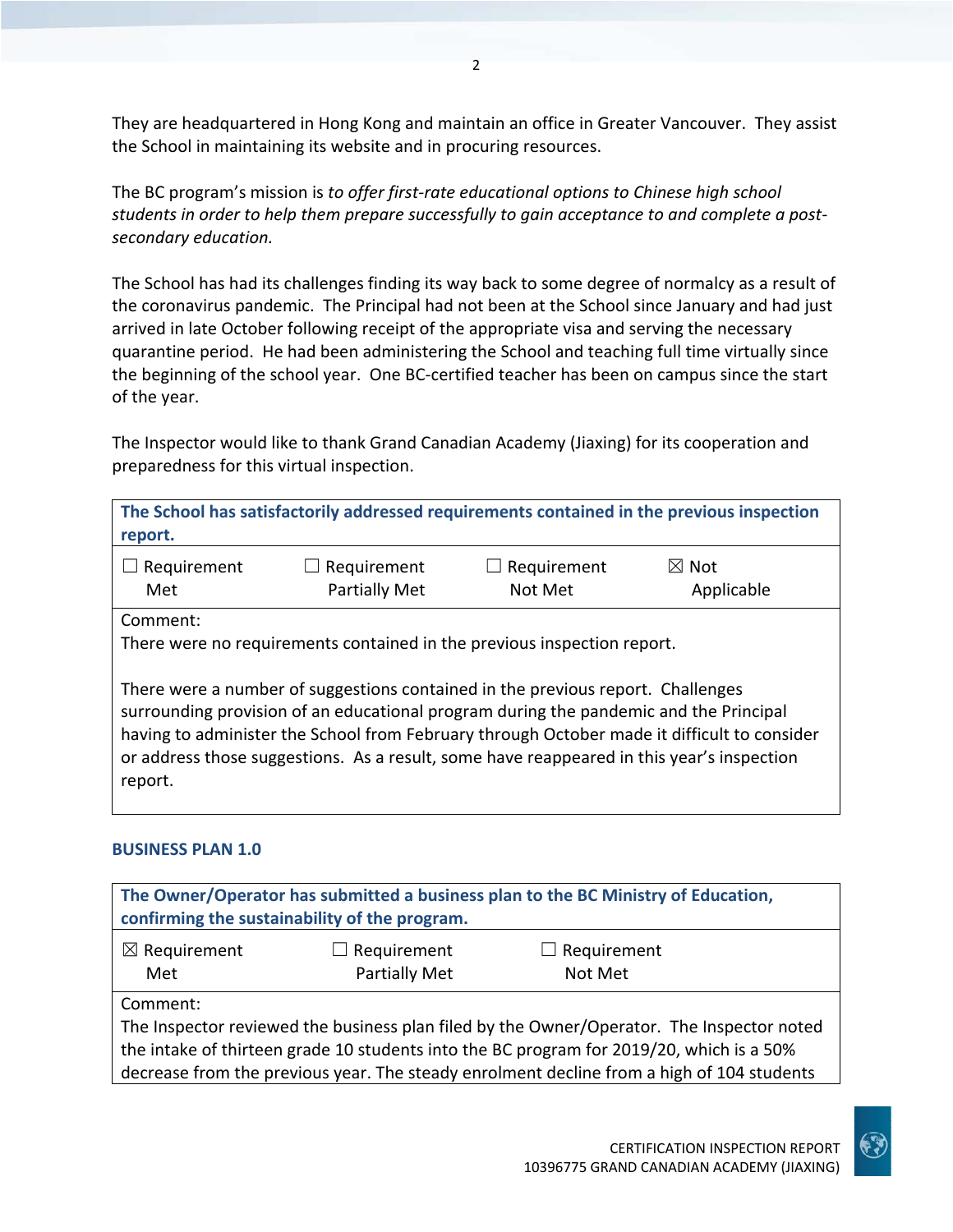in 2016/17 to 59 this year is concerning. The pandemic added to the many challenges faced by the School in recruiting students. There are many English language international schools competing for students in the same region. Economic conditions faced by families, foreign relations, and personal security in Western countries are also cited as emerging issues. The School would ultimately like to have 2‐3 classes at each grade level, bringing it closer to its estimated capacity of about 220 students but anticipates that due to the factors cited above, growing the enrolment could be a challenge for the foreseeable future. The Owner/Operator has conservatively forecast enrolment growth to 100 students over the next five years.

The International Director and school Principal visit all local middle schools (18) in order to recruit students. The School is attempting to expand its marketing and recruitment efforts by becoming a more visible and known entity in the local community.

The Inspector reviewed the School's approaches to communicating with parents. A variety of communications take place, including telephone, email, in‐person parent meetings and WeChat, Chinese homeroom teachers provide assistance in overcoming language barriers.

The Inspector reviewed the School's website and noted that various sections are in need of updating. The Inspector suggests that the Owner/Operator review the website form and content and determine if it provides maximum promotional value in order to attract new students and parents to the School.

Five of the School's 2020 graduating class are now enrolled in BC post-secondary institutions and one in Ontario. Eight are enrolled in the United Kingdom and three in Australia. Two are enrolled in China and one did not transition. There has been a trend toward increased postsecondary enrolment in the United Kingdom and Australia. Lower tuition costs, lower English language requirements, fewer years to degree completion and more favourable exchange rates were cited as factors in decision‐making. The School has historically had a very high success rate in placing students in universities abroad as well as the students having a high success rate in completing their university degrees. The efforts of the International Director in placing students and tracking their progress over the years are particularly noteworthy.

The School has identified two goals for improving student achievement for this school year:

- 1) To increase students' English proficiency, focusing on speaking and vocabulary development of the graduate class. The goal is to increase by at least 1 point 80% of the graduate English proficiency level as measured by the International English Language Testing System (IELTS) scale.
- 2) To increase our positive connections with parents and wider local community. The goal is to increase the school's social exposure in its host city by doubling its current number of student‐led community activities.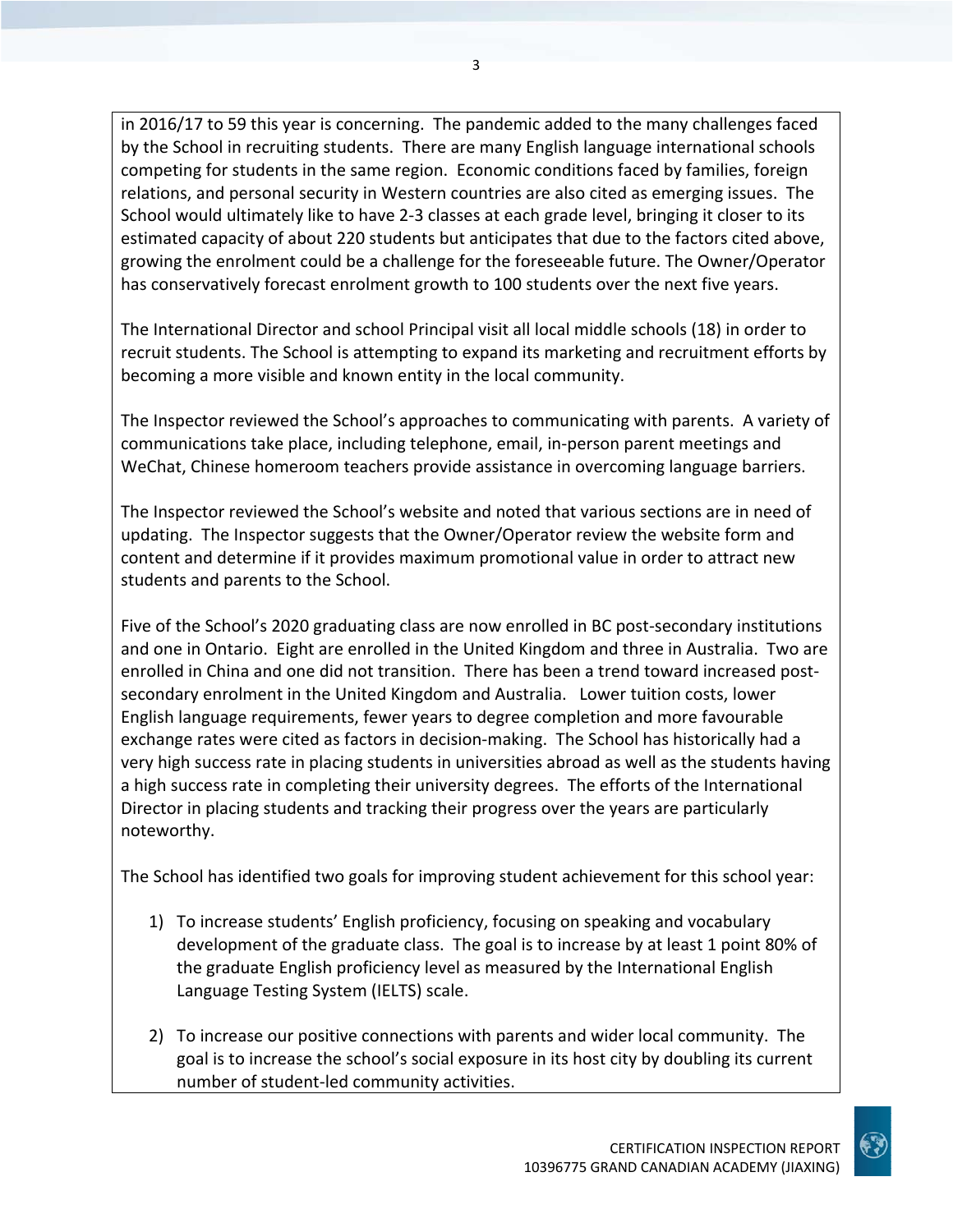The IELTS scale referenced in goal #1 is a self-reported instrument that students pay for and undertake on their own out of school. It would be prudent for the School to establish its own internal benchmarks for tracking progress in developing English language proficiency. It is suggested that the annual goal setting or goal affirmation process include a data‐based rationale for determining goals, identification of key measurable indicators of progress toward goal attainment as well as identifying desired results or preferred outcomes.

4

Commendation:

The School is commended for its high success rate in placing students in universities abroad as well as their high success rate in completing their university degrees. The efforts of the International Director in placing students and tracking their progress are particularly noteworthy.

#### **INSPECTION CATALOGUE 2.0**

|                                                                                                                                                                                                                                                                                      | Program Offshore Schools Certification Agreement (the Agreement).                                                                                               | 2.02 The Owner/Operator meets all requirements as set forth in the BC Global Education                                                                                         |  |  |
|--------------------------------------------------------------------------------------------------------------------------------------------------------------------------------------------------------------------------------------------------------------------------------------|-----------------------------------------------------------------------------------------------------------------------------------------------------------------|--------------------------------------------------------------------------------------------------------------------------------------------------------------------------------|--|--|
| $\boxtimes$ Requirement<br>Met                                                                                                                                                                                                                                                       | Requirement<br>$\perp$<br><b>Partially Met</b>                                                                                                                  | $\Box$ Requirement<br>Not Met                                                                                                                                                  |  |  |
| Comment:                                                                                                                                                                                                                                                                             | The Owner/Operator, Grand Canadian Academy (Asia) Ltd meets all of the requirements<br>specified in the BC Global Education Program Offshore Schools Agreement. |                                                                                                                                                                                |  |  |
| The Owner/Operator resides in the Greater Vancouver area. His company Grand Canadian<br>Academy (Asia) Ltd, is responsible for the BC program. They are headquartered in Hong Kong<br>and maintain an office in Greater Vancouver.                                                   |                                                                                                                                                                 |                                                                                                                                                                                |  |  |
| The Owner/Operator is in regular contact with the OSR and the Director of International<br>Education and visits the school once or twice each year. He is very knowledgeable about the<br>international school marketplace and heavily influences the School's marketing strategies. |                                                                                                                                                                 |                                                                                                                                                                                |  |  |
|                                                                                                                                                                                                                                                                                      |                                                                                                                                                                 | 2.03 The Owner/Operator has written approval from the appropriate government entity to                                                                                         |  |  |
| $\boxtimes$ Requirement                                                                                                                                                                                                                                                              | operate the offshore school, as outlined in section 5.03 of the Agreement.<br>Requirement                                                                       | $\Box$ Requirement                                                                                                                                                             |  |  |
| Met                                                                                                                                                                                                                                                                                  | Partially Met                                                                                                                                                   | Not Met                                                                                                                                                                        |  |  |
| Comment:                                                                                                                                                                                                                                                                             |                                                                                                                                                                 | The Owner/Operator has written approval (administrative licence) to operate the BC<br>program from the Zhejiang Provincial Education Department, expiring on December 31, 2023 |  |  |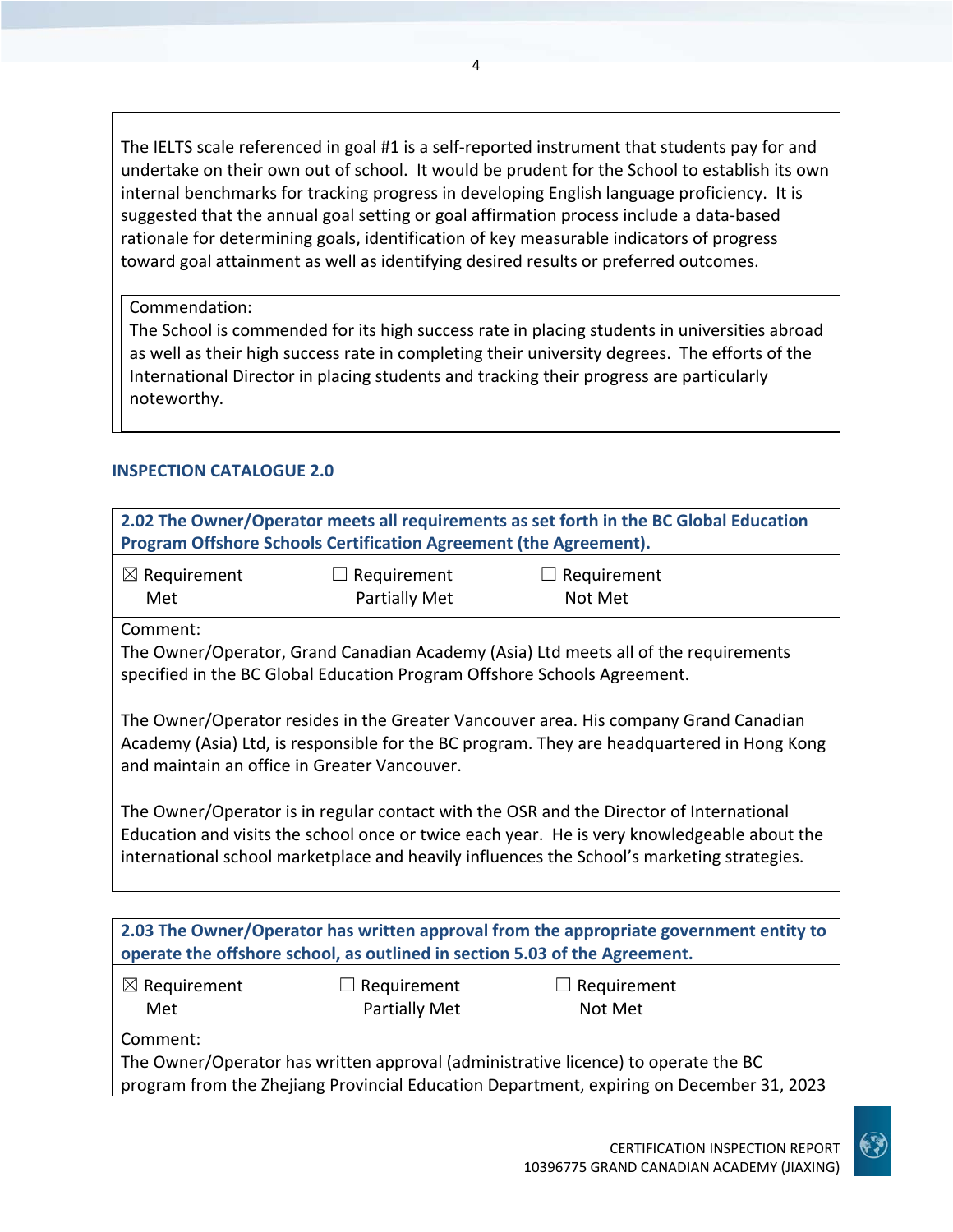and a business licence from the Zhejiang Municipal Education Bureau expiring on December 31, 2021.

The Team met with the principal of Mao Dun High School, who is new to the school this year. He declared his strong support for the program and his desire to do what he could to help it grow and flourish. It was apparent to the Team that the good working relationship the School has maintained with its host school over the years will continue.

Commendation:

The School is to be commended for developing and sustaining a positive and supportive working relationship with the administration of Mao Dun High School.

|                                           | facilities are deemed to be suitable to support the BC program. | 2.04-2.05 The School meets local building, safety and cafeteria codes and regulations. The                                                                                                                                                                                                                                                                                                                                                                                                                                                                                                                                                                                                                                                                                                                                 |  |
|-------------------------------------------|-----------------------------------------------------------------|----------------------------------------------------------------------------------------------------------------------------------------------------------------------------------------------------------------------------------------------------------------------------------------------------------------------------------------------------------------------------------------------------------------------------------------------------------------------------------------------------------------------------------------------------------------------------------------------------------------------------------------------------------------------------------------------------------------------------------------------------------------------------------------------------------------------------|--|
| $\boxtimes$ Requirement<br>Met            | Requirement<br>Partially Met                                    | Requirement<br>Not Met                                                                                                                                                                                                                                                                                                                                                                                                                                                                                                                                                                                                                                                                                                                                                                                                     |  |
| Comment:<br>municipal health authorities. |                                                                 | As the BC program is housed within a larger school, Mao Dun High School has overall<br>responsibility for the facilities. The Inspector reviewed the documents pertaining to<br>municipal codes and safety requirements and found them to be in order. An evacuation plan<br>is in place for the entire school, and emergency drills are conducted by the BC program three<br>times per year. There is documentation which includes a protocol for unplanned temporary<br>or permanent closure of the School which has been vetted by the OSR for accuracy and<br>functionality. The School has a comprehensive GCA emergency response manual which<br>supplements the Mao Dun High School Emergency Plan. The School has a pandemic<br>response protocol which complements the Mao Dun plan which in turn was provided by |  |
|                                           | endowed with ample green space and waterways.                   | The campus facilities include conventional classrooms, laboratories, a large gymnasium, fine<br>arts classrooms, a 1200-seat theatre, a second 200-seat theatre, playing fields and cafeteria,<br>along with dormitory buildings, a campus store and a medical centre. The campus is also well                                                                                                                                                                                                                                                                                                                                                                                                                                                                                                                             |  |
|                                           |                                                                 | The BC program occupies two floors and has its own library and computer lab. The BC<br>program has access to shared space such as science labs, additional computer labs, and<br>gymnasium with the host school. The Principal reports that the working relationship around                                                                                                                                                                                                                                                                                                                                                                                                                                                                                                                                                |  |

The Inspector is satisfied that the facilities are in compliance and are suitable to support the

the use of shared spaces is good.

BC program.

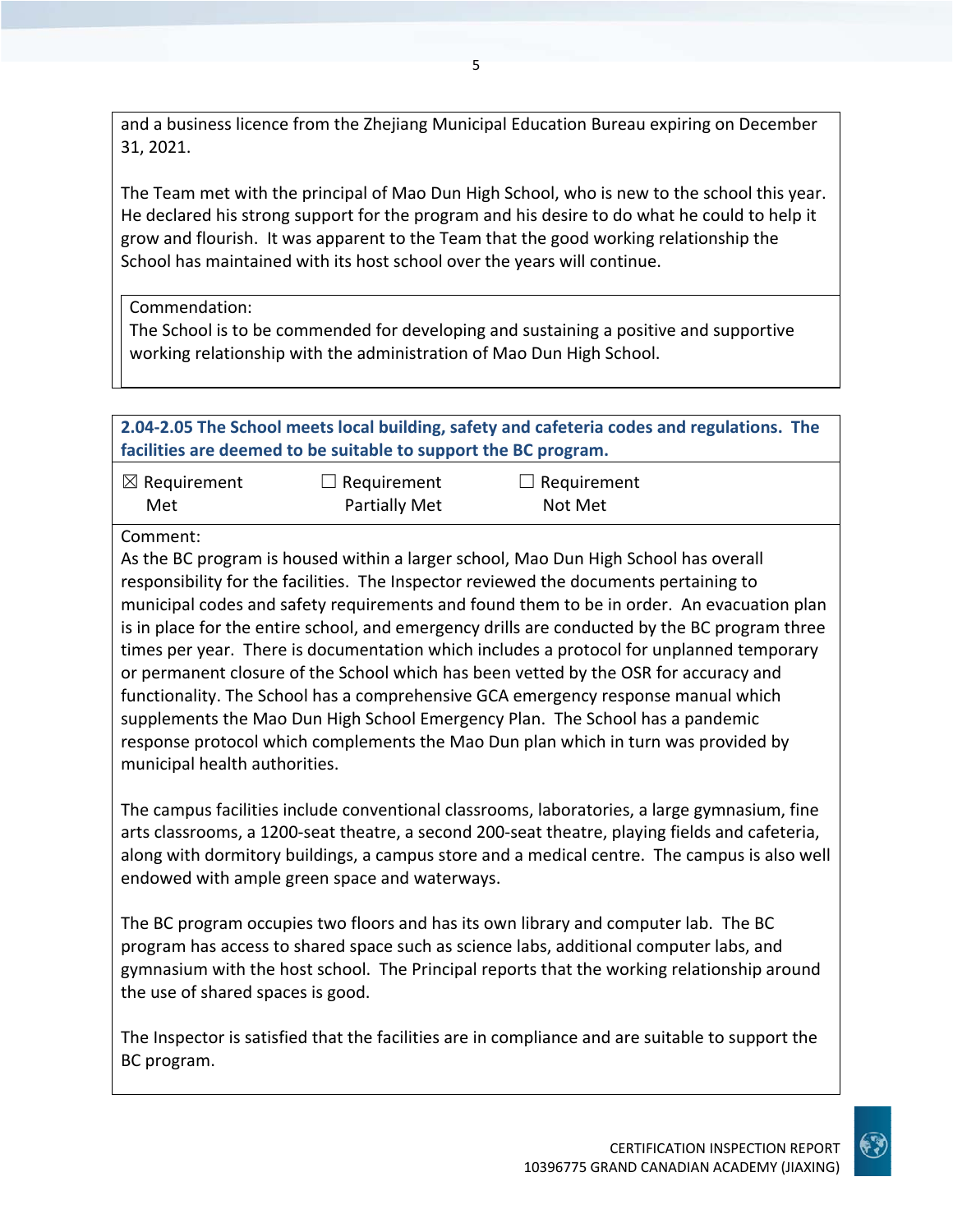**2.06 Offshore School Representative (OSR) ‐ The Owner/Operator must appoint an individual to act as offshore school representative. This individual must be confirmed by the province and must meet all of the requirements set out in section 14 of the Agreement.** ☒ Requirement Met ☐ Requirement Partially Met  $\Box$  Requirement Not Met Comment: The Offshore School Representative, appointed by the Owner/Operator meets the suitability requirements for the position. This is his second year as the OSR, having previously served as the principal of the School for four years and vice principal for two. He has twenty‐one years experience in education. The OSR is in regular communication with the Principal and Owner/Operator, offering support as needed. **2.07 The Principal meets the requirements as outlined in section 2.07 of the inspection catalogue for offshore schools.** ☒ Requirement Met  $\Box$  Requirement Partially Met ☐ Requirement Not Met Comment: The Principal is in his second year in this position having served as the vice principal at GCA for the previous four years. He has more than 30 years experience in education in British Columbia and internationally. He meets the requirements as outlined in section 2.06. The Inspector reviewed the duties and responsibilities with the Principal. Although this is his second year at the School, the school lockdowns and border closures resulting from the pandemic have allowed him to be on campus for only 5 months since September of 2019. The Inspector found him to have an expressed desire to learn and a demonstrated commitment to exploring effective ways to improve student achievement. Due to the small size of the School, the Principal is also teaching full time, which provides a challenge for him to find time to attend to matters of school growth, change and improvement. Commendation: The Principal is commended for the long-term commitment he has given to the School, as a teacher, vice principal and now principal. His desire to learn and his demonstrated commitment to exploring effective ways to improve student achievement are also commendable.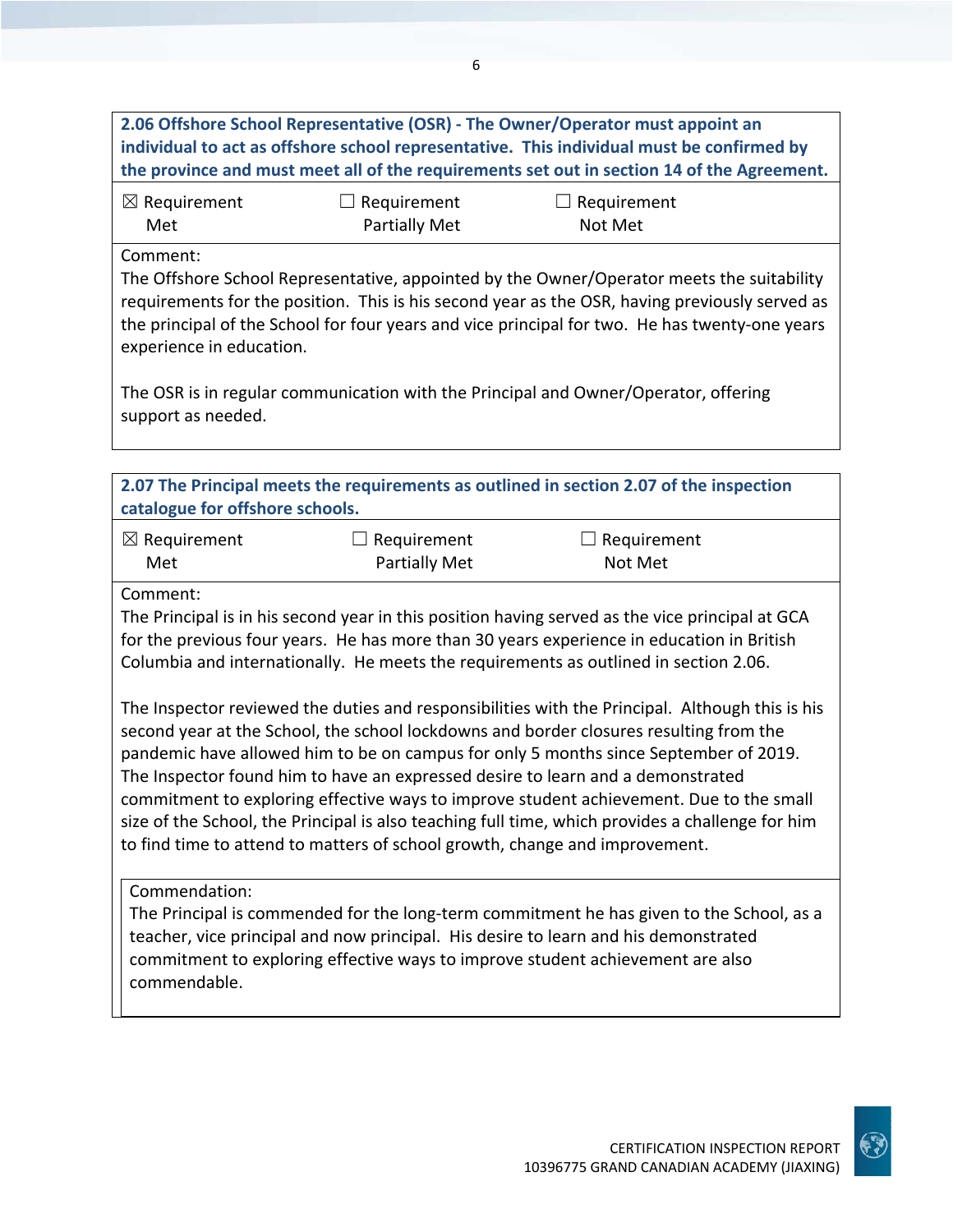## **2.08 The School meets the administrative support requirements as outlined in section 2.08 of the inspection catalogue for offshore schools.**

| $\boxtimes$ Requirement | $\Box$ Requirement   | $\Box$ Requirement |
|-------------------------|----------------------|--------------------|
| Met                     | <b>Partially Met</b> | Not Met            |

#### Comment:

The School meets the requirements for administrative support. An English‐speaking Chinese administrative assistant has responsibility for maintaining student records, translation services, parent contact, Ministry data transfers and a range of other duties.

A school librarian provides student supervision, assisting students with book selection, cataloguing books, scheduling science labs, ordering learning resources and providing assistance to office staff when needed.

A team of Chinese homeroom teachers led by the International Director support English language acquisition and serve as liaisons with the BC program and parents. They played a key role in keeping classes functioning when they resumed following the pandemic lockdown last spring and continued to do so until all BC‐certified staff returned to campus this fall.

An International Program Director acts as a liaison between the BC program and the main school, as well as playing a key role in marketing and recruitment. The Director also assists students in gaining admission to Canadian and other universities and arranges for universities to make campus presentations.

Instructional Technology support is provided by staff from the main school.

The Program is also supported by the Owner/Operator's office staff in Canada.

The School meets the requirements for internet connectivity as outlined in Section "F" of the certification agreement.

#### Commendation:

The Chinese support staff is to be commended for the high level of administrative support that is provided to professional staff and students. In particular, they are to be commended for providing some measure of stability during these challenging times caused by the pandemic.

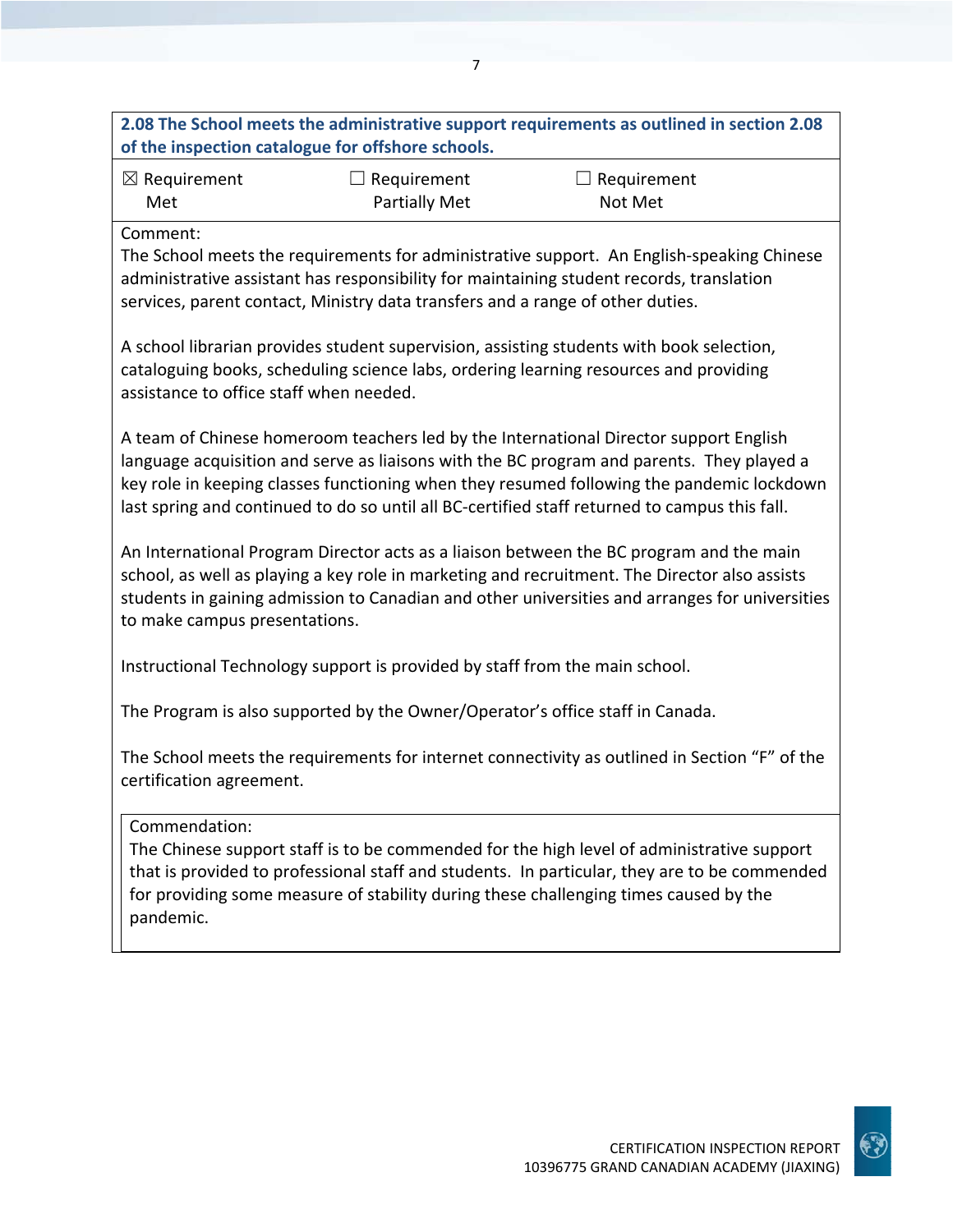## **2.09 The School meets the Student Record requirements as outlined in section 2.09 of the Inspection Catalogue for offshore schools.**

| $\boxtimes$ Requirement | $\Box$ Requirement | $\Box$ Requirement |
|-------------------------|--------------------|--------------------|
| Met                     | Partially Met      | Not Met            |

Comment:

The Inspector reviewed a sampling of student records and determined that they met requirements.

The School implemented the TESS student information system just over a year ago. The full capacity and functionality of the system is still to be utilized, as PSR cards and student registrations are still completed by hand, and report cards appear to be generated by a separate system.

| 2.10-2.18 The School meets the teacher certification requirements as outlined in sections                     |                                                             |                                                                                              |  |
|---------------------------------------------------------------------------------------------------------------|-------------------------------------------------------------|----------------------------------------------------------------------------------------------|--|
|                                                                                                               | 2.10-2.18 of the inspection catalogue for offshore schools. |                                                                                              |  |
| $\boxtimes$ Requirement                                                                                       | Requirement                                                 | Requirement                                                                                  |  |
| Met                                                                                                           | <b>Partially Met</b>                                        | Not Met                                                                                      |  |
| Comment:                                                                                                      |                                                             |                                                                                              |  |
|                                                                                                               |                                                             | The Inspector confirms that all authorized persons under the Agreement possess valid and     |  |
|                                                                                                               |                                                             | current certification under the Ministry of Education. The Inspector verified that they also |  |
| have the appropriate work visas.                                                                              |                                                             |                                                                                              |  |
|                                                                                                               |                                                             |                                                                                              |  |
| At the time of the inspection there were only two BC-certified teachers, including the                        |                                                             |                                                                                              |  |
| Principal on campus. A third, scheduled to start in the second semester had withdrawn. The                    |                                                             |                                                                                              |  |
|                                                                                                               |                                                             | OSR is attempting to recruit two teachers for the second semester, one to fill a vacancy and |  |
| the other to relieve the Principal, who is currently teaching full time. Several challenges are               |                                                             |                                                                                              |  |
| cited in recruitment of teachers including but not limited to the location of the program,                    |                                                             |                                                                                              |  |
| restrictions on the hiring of new teachers by the education authority, the political climate in               |                                                             |                                                                                              |  |
|                                                                                                               | China, the pandemic, and a teacher shortage in BC.          |                                                                                              |  |
| The Inspector verified that locally certified teachers of approved exempted courses have                      |                                                             |                                                                                              |  |
|                                                                                                               |                                                             |                                                                                              |  |
| valid local certification and criminal records checks. Chinese support staff have criminal<br>records checks. |                                                             |                                                                                              |  |
|                                                                                                               |                                                             |                                                                                              |  |
|                                                                                                               |                                                             |                                                                                              |  |

Professional development during 2019/20 focussed on assessment strategies and the core competencies. This year staff continue to develop its teaching, assessment and reporting practices, and attend to the core competencies in each curriculum area.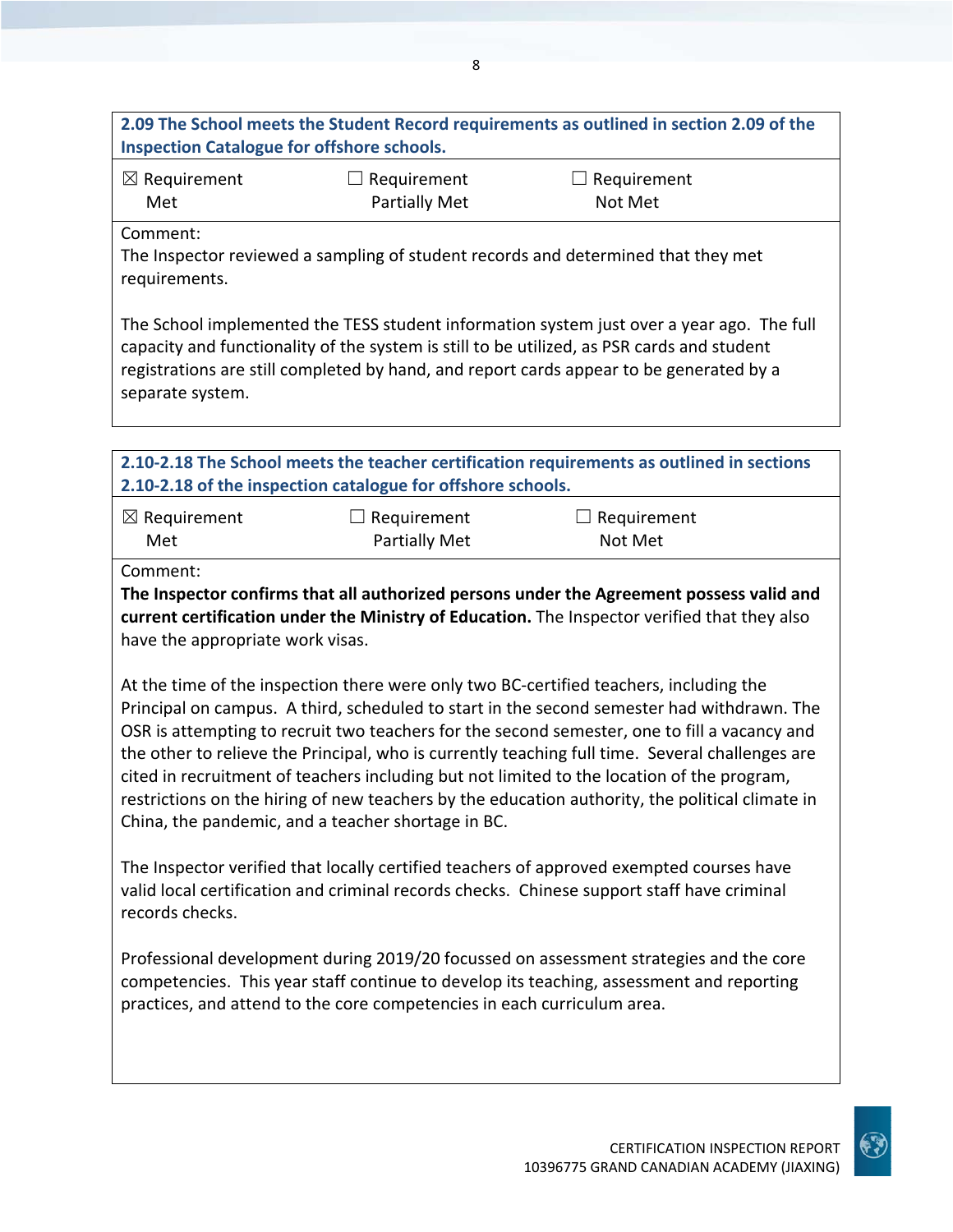Commendation

The Inspector commends staff for their dedication and commitment to helping all students experience success and preparing them for the next stage in their educational journey.

#### **2.19 The School meets the requirements for curriculum implementation outlined in section 2.19 of the inspection catalogue for offshore schools.**

| $\Box$ Requirement | $\boxtimes$ Requirement | $\Box$ Requirement |
|--------------------|-------------------------|--------------------|
| Met                | Partially Met           | Not Met            |

Comment:

Implementation of the new curriculum is progressing but is not at the level that one could describe as "fully implemented". There is evidence found in planning documents that the language of the new curriculum has been adopted (big ideas, curricular competencies, learning intentions) and there is evidence that the learning experiences that one would expect are an integral part of the new curriculum such as inquiry and project based learning, research and group assignments are being provided in some courses.

There was limited evidence of the core competencies being incorporated as an intentional and ongoing part of the student's educational program. There was also limited evidence of BC First Peoples Principles of Learning being intentionally included in the educational program.

Assuming that enrolment will begin to grow in the coming years, and given the reality of staff turnover experienced by all offshore schools, it is important to identify ways to ensure that momentum and continuity of curriculum implementation can carry on in subsequent years, even with the arrival of new staff.

| 2.20 The School meets the requirements for English language assessment and acquisition<br>as outlined in section 2.20 of the inspection catalogue for offshore schools. |                              |                                                                                                                                                                                                                                                                                                                                                                                                                                                                                                                                                           |  |
|-------------------------------------------------------------------------------------------------------------------------------------------------------------------------|------------------------------|-----------------------------------------------------------------------------------------------------------------------------------------------------------------------------------------------------------------------------------------------------------------------------------------------------------------------------------------------------------------------------------------------------------------------------------------------------------------------------------------------------------------------------------------------------------|--|
| $\boxtimes$ Requirement<br>Met                                                                                                                                          | Requirement<br>Partially Met | Requirement<br>Not Met                                                                                                                                                                                                                                                                                                                                                                                                                                                                                                                                    |  |
| Comment:<br>substantial support.                                                                                                                                        |                              | The Principal provides oversight of an English language assessment to all candidates for<br>admission to the program and has final approval. The assessment includes listening,<br>grammar, reading comprehension and writing components as well as an interview. For this<br>year, the pandemic limited the School's access to potential grade 10 students, resulting in<br>admission being based on an oral interview only. Students whose English language<br>proficiency may be a significant challenge in navigating the BC curriculum are receiving |  |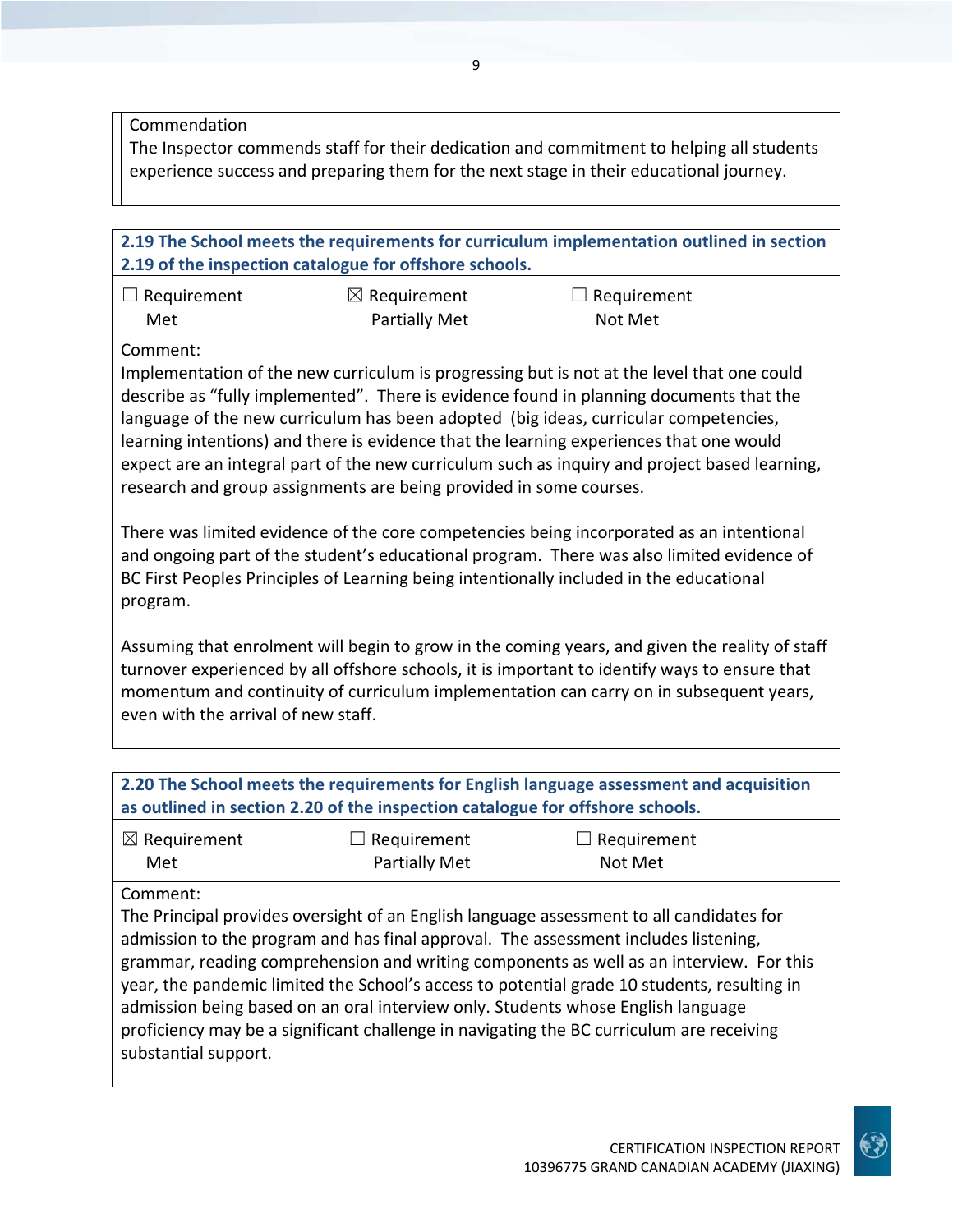Grade 10 and 11 students are scheduled with eight English Languages Arts credits each year. The English‐speaking Chinese homeroom teachers support English language acquisition by running an IELTS listening and responding activity for 20 minutes each morning and work with students on vocabulary improvement. Chinese teachers provide additional ESL instruction outside of school hours throughout the year. Additional English language development activities include but are not limited to an annual Spelling Bee competition, grade and school-wide speech competitions, a school-wide student-initiated speak Englishonly program, and various sports/cultural clubs as well as several student‐council sponsored Canadian cultural events where English is the language of instruction and conversation.

Commendation:

The Inspector commends the School for its multi-faceted approach to English language acquisition and for fully engaging the support of the Chinese homeroom teachers in that effort.

**2.21(a‐e) The School meets the course credit requirements (equivalency, challenge, exemptions and BAA courses) as outlined in section 2.21 (a‐e) of the inspection catalogue for offshore schools.**

| $\boxtimes$ Requirement | $\Box$ Requirement   | $\Box$ Requirement |
|-------------------------|----------------------|--------------------|
| Met                     | <b>Partially Met</b> | Not Met            |

Comment:

Two Ministry approved BAA courses are offered – Chinese Culture and Geography 10 and Chinese History 11. They are taught by locally certified teachers. Mandarin 10, 11 and 12 are offered and taught by locally certified teachers. Planning documents in English for all five courses were made available to the Inspector.

**2.21(f‐g) The School meets the course overview/course planning requirements as outlined in Schedule B Part I, 2. (e) of the Agreement; namely, that all BC program courses offered in the School meet or exceed the ministry learning outcomes/learning standards identified in the educational program guides for each course.**

| $\boxtimes$ Requirement | $\Box$ Requirement   | $\Box$ Requirement |
|-------------------------|----------------------|--------------------|
| Met                     | <b>Partially Met</b> | Not Met            |

Comment:

The Inspector reviewed course planning documents and interviewed teachers. The School partially meets the course overview and planning requirements. BC's curriculum framework is addressed in course overviews which include big ideas, curricular competencies teaching strategies, assessment methods, and learning activities. The unit plans reviewed included curricular competencies. learning activities and forms of assessment. References to the core competencies were not readily apparent. Although it appears that the core competencies

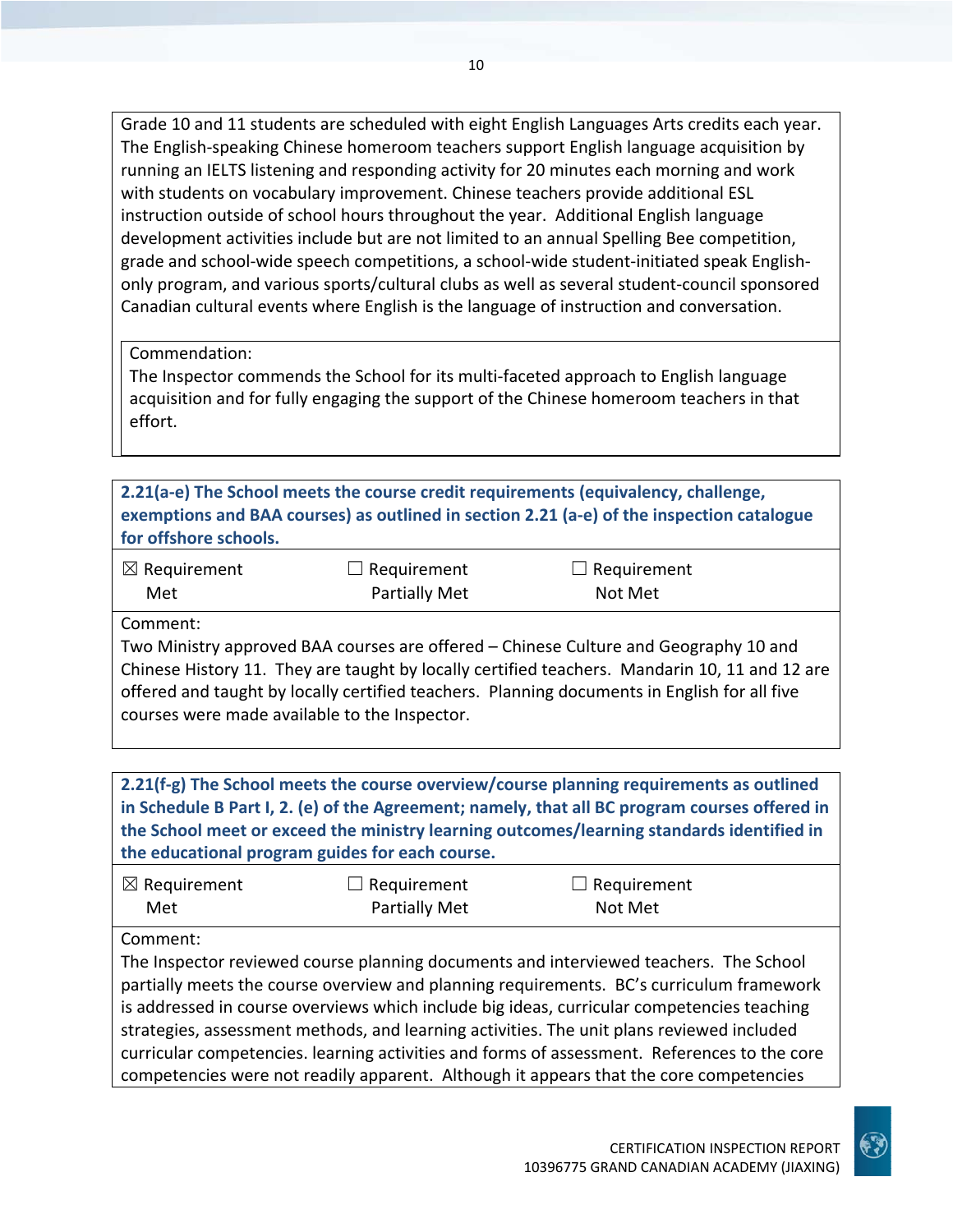are being addressed implicitly through a variety of learning activities, more explicit teaching of the core competencies should take place. Planning documents should reflect the explicit ways in which the core competencies are addressed.

**2.22 The School meets the instructional time allotment requirements as outlined in section 4.5 of the inspection catalogue for offshore schools, including the requirements set out in** sections 1.1 to 6, with the exception of s.  $4(5)(b)$ ,  $4(6)$ ,  $5(8)(a)$  and (d) and s. 5.3 of **Ministerial Order 41/91, the Educational Standards Order, enacted under the Independent School Act.**

| $\boxtimes$ Requirement | $\Box$ Requirement | $\Box$ Requirement |
|-------------------------|--------------------|--------------------|
| Met                     | Partially Met      | Not Met            |

Comment:

At 181 days and 1206 hours the School exceeds the minimum required number of 850 instructional hours in the school year.

| 2.23 The School meets the assessment methods requirements as outlined in section 2.23 of |  |
|------------------------------------------------------------------------------------------|--|
| the inspection catalogue for offshore schools.                                           |  |

| $\boxtimes$ Requirement | $\Box$ Requirement   | $\Box$ Requirement |
|-------------------------|----------------------|--------------------|
| Met                     | <b>Partially Met</b> | Not Met            |

Comment:

Staff use a variety of assessments as student demonstrate their learning in different ways. That said, the Inspector found that in several courses, assessments used to determine letter grades and percentages were heavily skewed toward quizzes, tests, and examinations. The development and use of rubrics appeared to be limited. The extent of involvement of students in developing rubrics and engaging in self‐assessment appears to be in its formative stages. It is suggested that a set of "exemplars" of student work be collected that can be used to help future teachers that come to the School.

There were no results available for 2019/20 literacy and numeracy assessments The results reported from the previous years' numeracy assessments (2017/18 and 2018/19) has prompted this Inspector to emphasize that given the language intensive nature of the numeracy assessment, low language proficiency would factor significantly in producing low results. The structure of both the literacy and numeracy assessments is designed to assess those skills as they are applied to a variety of cross‐curricular competencies. It would be in the students' best interests to ensure that both applied numeracy and literacy skills receive attention in all curriculum areas. They are not intended to fall under the sole domain of Mathematics and English teachers.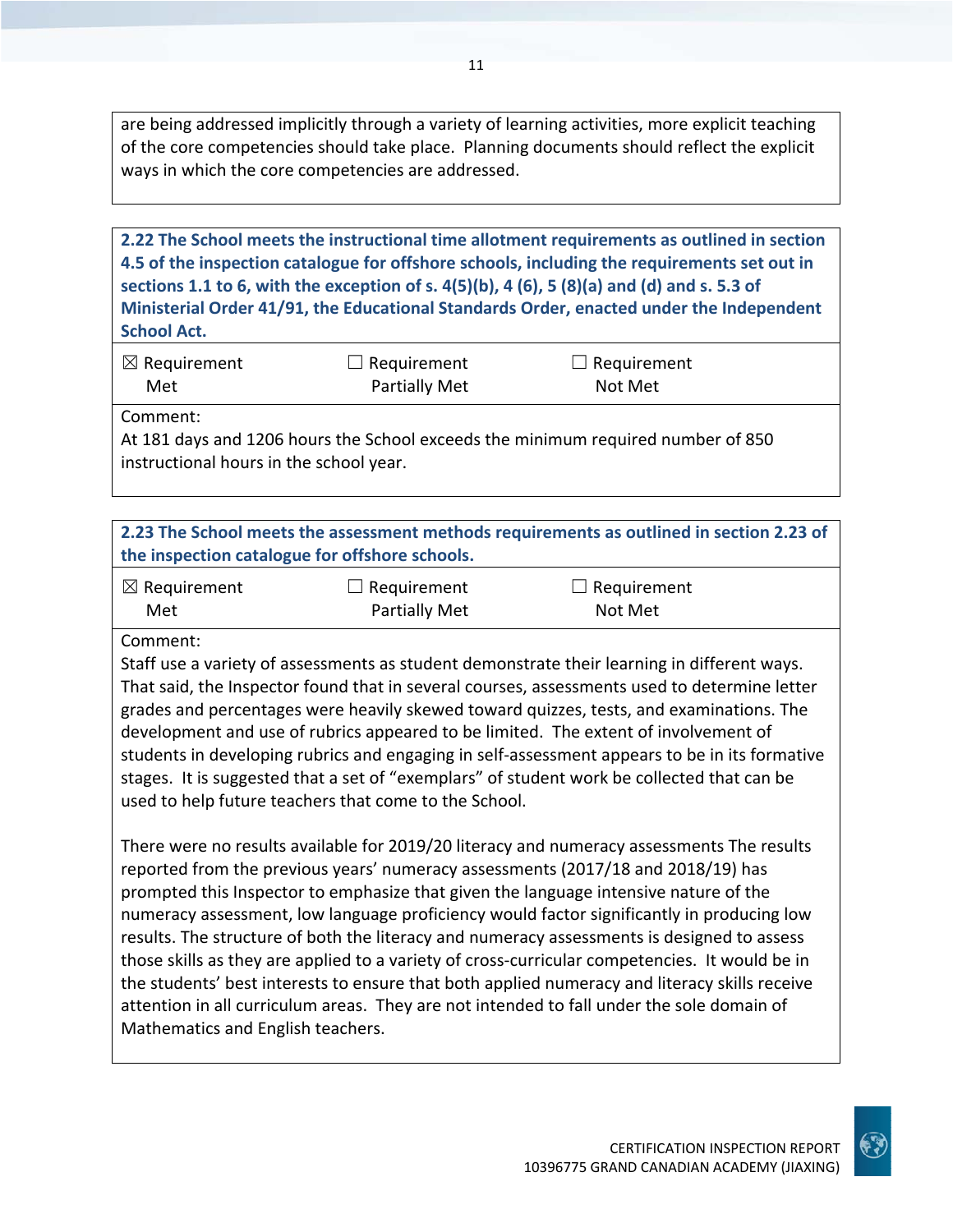With the end of formal English 12 exams and the informative but infrequent and time‐ delayed results of BC literacy and numeracy assessments, the School is encouraged to identify one or two key performance indicators of student achievement to track progress over time and inform instruction. Progress in English language skills acquisition would be one obvious area to consider.

**2.24 The School meets the learning resources requirements as outlined in section 2.24 of the inspection catalogue for offshore schools.**

| $\boxtimes$ Requirement | $\Box$ Requirement | $\Box$ Requirement |
|-------------------------|--------------------|--------------------|
| Met                     | Partially Met      | Not Met            |

Comment:

The School is well supplied with textbooks and other print resources and a regular budget ensures that annual needs are met.

The library has a collection of more than 3300 non‐fiction and levelled fiction titles as well as newspapers and magazines. Five new computer workstations and a printer were added to the library this year. A librarian manages the collection and provides other support services such as textbook management, photocopying and scheduling science labs. The library is well positioned to support students with research assignments and project‐based learning.

The School has access to science labs housed in the Mao Dun main campus. Teaching loads and the current timetable configuration make regular use of these labs by the BC program impractical. The teacher has improvised by doing virtual labs or experiments in a regular classroom with non‐hazardous materials.

The School has a dedicated computer lab with 30 stations and has access to two 50 station labs in the same building. One third of the stations in the dedicated lab were replaced last year. Each classroom is Wi‐Fi enabled and has one computer that teachers have access to. Student use of laptops and personal devices in classrooms is limited. This is unusual for schools offering a BC curriculum focused on inquiry‐based and project‐based learning. Convenient and reliable access to technology is of paramount importance in effectively delivering the curriculum.

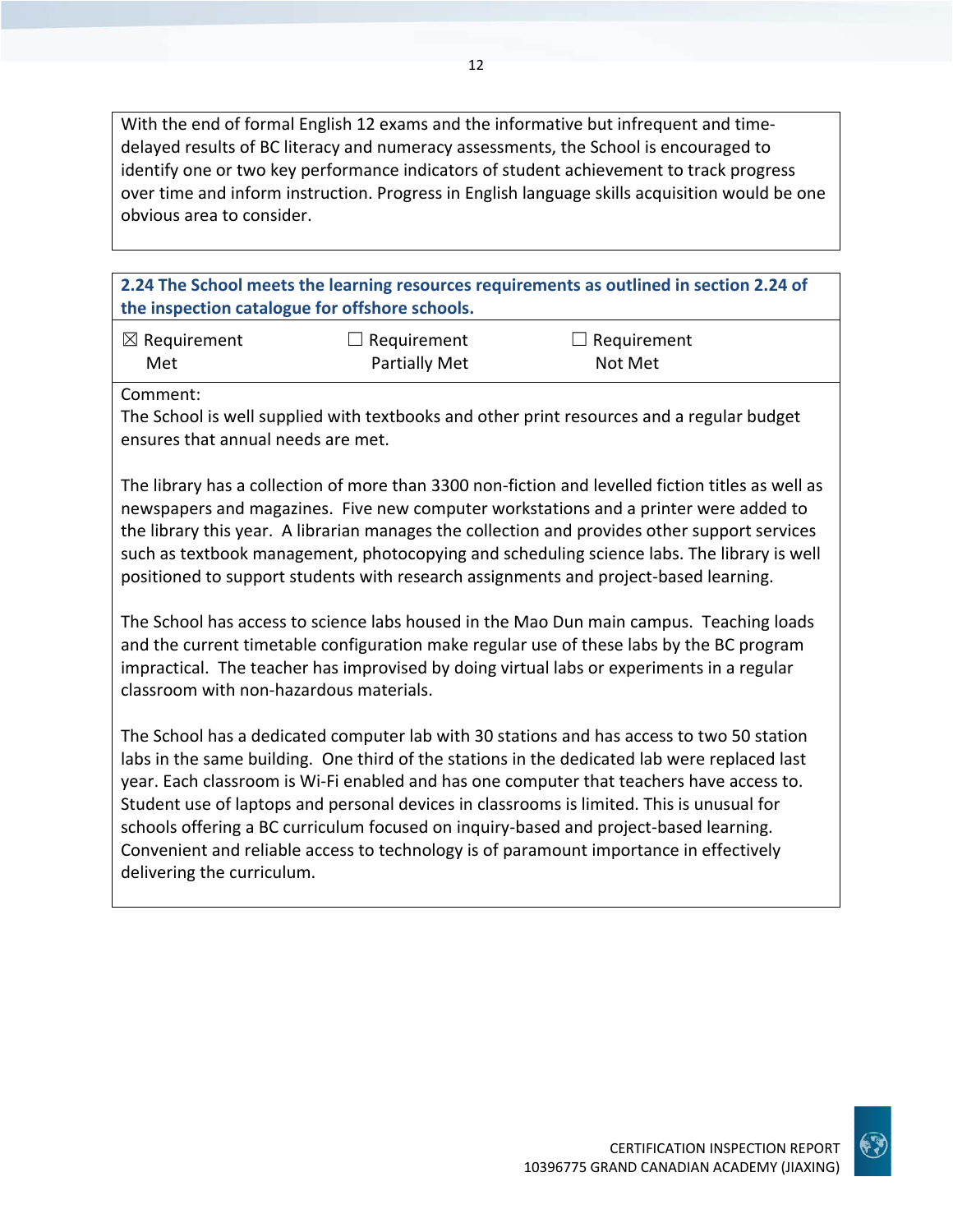| 2.25 The School meets the student progress report requirements as outlined in section 2.25<br>of the inspection catalogue for offshore schools.                                           |                      |                    |  |
|-------------------------------------------------------------------------------------------------------------------------------------------------------------------------------------------|----------------------|--------------------|--|
| $\boxtimes$ Requirement                                                                                                                                                                   | $\Box$ Requirement   | $\Box$ Requirement |  |
| Met                                                                                                                                                                                       | <b>Partially Met</b> | Not Met            |  |
| Comment:                                                                                                                                                                                  |                      |                    |  |
| The School meets requirements. Students and parents receive an interim report, and two                                                                                                    |                      |                    |  |
| formal report cards each semester. Parent/student/teacher conferences are held following                                                                                                  |                      |                    |  |
| the first formal report card. Chinese homeroom teachers are the main point of contact with<br>parents where there are issues pertaining to student progress, utilizing email, WeChat, and |                      |                    |  |

The following comment is an excerpt from the previous inspection report:

text messages to keep parents informed.

*A sampling of report card comments was reviewed, and the Team found the information provided to be minimal. The value of formal student reporting could be further enhanced by providing anecdotal comments that are more meaningful, more prescriptive, and have more* specificity in terms of what a student is able to do and in what areas they need to improve.

The School had intended to address this issue last year, but the pandemic had derailed plans to do so. The School intends to pilot a new report card format in April of 2021 (the first formal report of semester 2).

| 2.26 The School meets the parent/student handbook requirements as outlined in section<br>2.26 of the inspection catalogue for offshore schools.                                                                                                    |                              |                        |  |  |
|----------------------------------------------------------------------------------------------------------------------------------------------------------------------------------------------------------------------------------------------------|------------------------------|------------------------|--|--|
| $\boxtimes$ Requirement<br>Met                                                                                                                                                                                                                     | Requirement<br>Partially Met | Requirement<br>Not Met |  |  |
| Comment:<br>The Inspector confirmed that the parent/student handbook meets the requirements as<br>outlined in the Inspection Catalogue. The handbook is also updated annually and has been<br>translated into Mandarin for the benefit of parents. |                              |                        |  |  |
| 2.27 The School meets the teacher handbook requirements as outlined in section 2.27 of<br>the inspection catalogue for offshore schools.                                                                                                           |                              |                        |  |  |

| the inspection catalogue for offshore schools. |                                            |                               |  |
|------------------------------------------------|--------------------------------------------|-------------------------------|--|
| $\boxtimes$ Requirement<br>Met                 | $\Box$ Requirement<br><b>Partially Met</b> | $\Box$ Requirement<br>Not Met |  |
| Comment:                                       |                                            |                               |  |

The teacher handbook has been updated for the 2020/21 school year and the Inspector confirms that it meets requirements.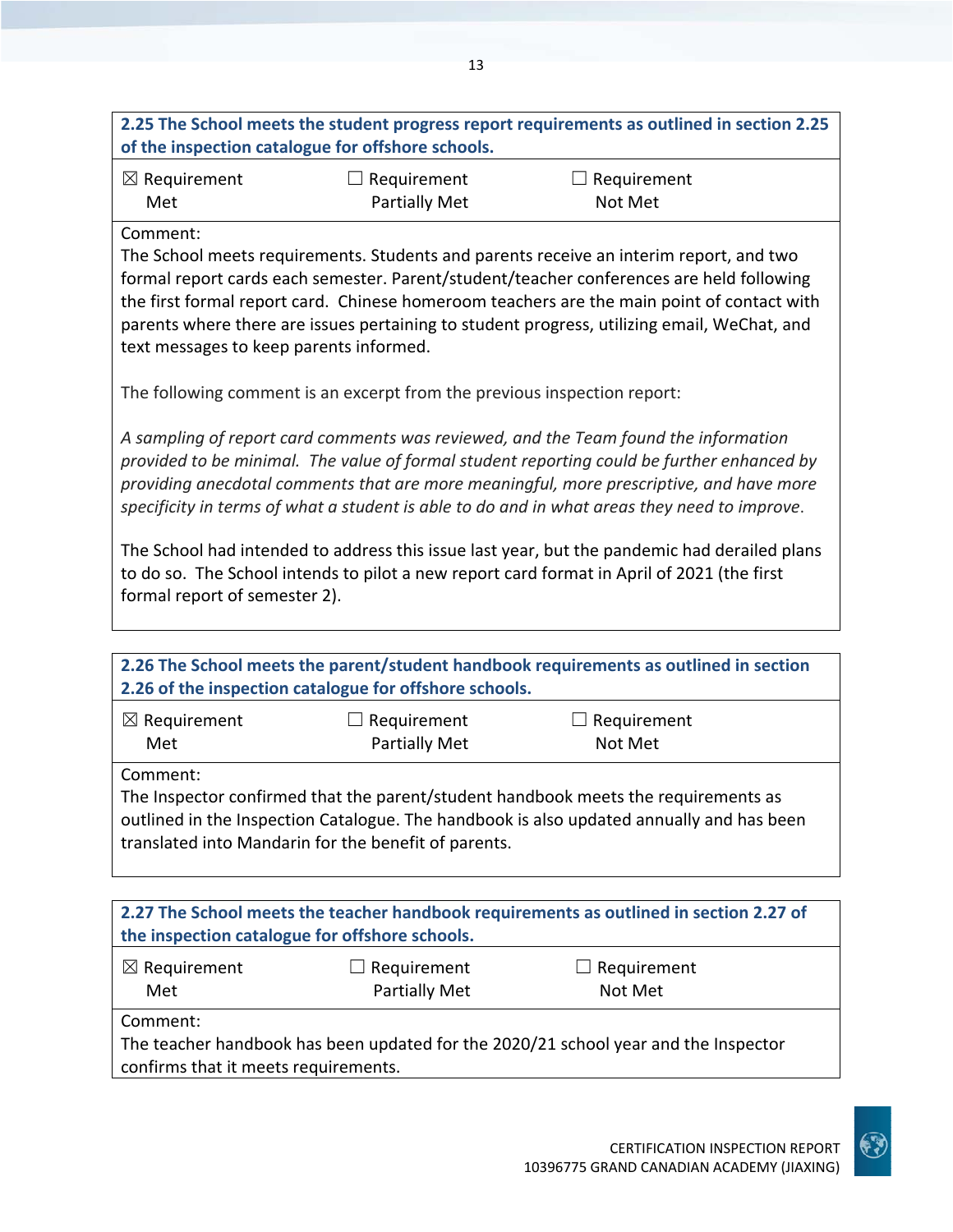Policies for the evaluation of teachers and administrators are in place. Criteria for teacher evaluation are provided in the form of a checklist, with room for appropriate commentary.

14

| 2.28 The School meets the distributed learning requirements as outlined in section 18 of<br>the Agreement and section 2.28 of the inspection catalogue for offshore schools. |                                     |                               |                               |  |
|------------------------------------------------------------------------------------------------------------------------------------------------------------------------------|-------------------------------------|-------------------------------|-------------------------------|--|
| $\Box$ Requirement<br>Met                                                                                                                                                    | $\Box$ Requirement<br>Partially Met | $\Box$ Requirement<br>Not Met | $\boxtimes$ Not<br>Applicable |  |
| Comment:<br>No distributed learning courses are being offered at this time.                                                                                                  |                                     |                               |                               |  |

## **CONCLUSION**

## **Commendations**

**The Inspection Team wishes to recognize the Owner/Operator, Principal, staff and Offshore School Representative of Grand Canadian Academy (Jiaxing) for:**

- the School's high success rate in placing students in universities abroad as well as the students' high success rate in completing their university degrees. The efforts of the International Director in placing students and tracking their post‐secondary progress are particularly noteworthy.
- developing and sustaining a positive and supportive working relationship with the administration of Mao Dun High School.
- the long-term commitment the Principal has given to the School, as a teacher, vice principal and now principal. His desire to learn and his demonstrated commitment to exploring effective ways to improve student achievement is also commendable.
- the high level of administrative support that is provided by the Chinese support staff to BC teachers and students. They are to be commended in particular for providing some measure of stability during these challenging times created by the pandemic.
- the dedication and commitment of the teaching staff to helping all students experience success and preparing them for the next stage in their educational journey.
- the School's multi-faceted approach to English language acquisition and for fully engaging the support of the Chinese homeroom teachers in that effort.